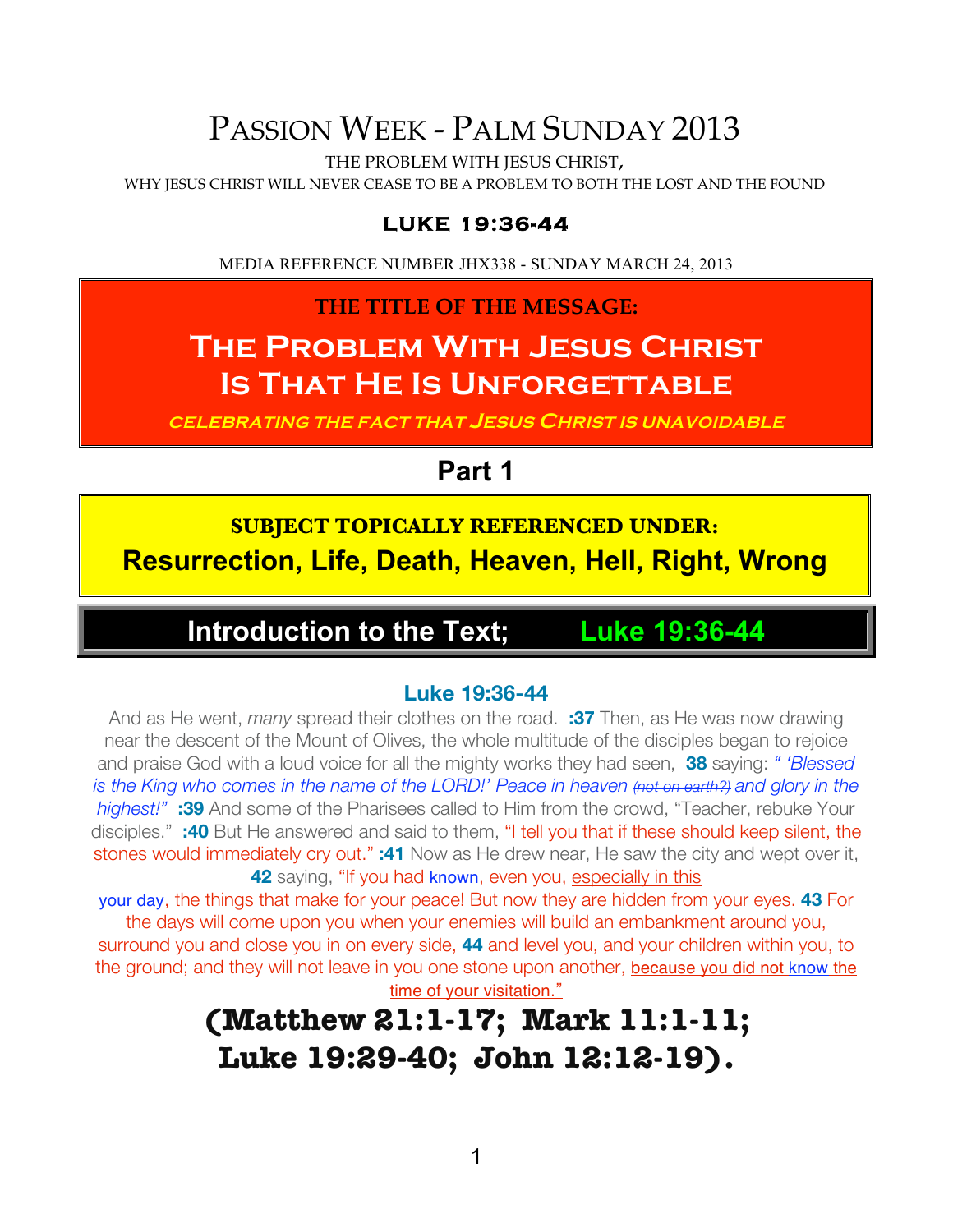# **The Problem With Jesus Christ Is; That He Is Unforgettable**

# **1.) Because He alone is predictable**

## **THE PREDICTIVE OR PROPHETIC REVELATION OF WHO JESUS WAS, AND IS AND WILL BE, REVELATION AS**

unlike another in all of human history.

# **He Alone Is Predictable Because**

# **1a.) The Messiah would predictably fulfill prophecy**

## **The Bible says…**

#### **Luke 19:36-38**

And as He went, many spread their clothes on the road. :37 Then, as He was now drawing near the descent of the Mount of Olives, the whole multitude of the disciples began to rejoice and praise God with a loud voice for all the mighty works they had seen, 38 saying: *" 'Blessed is the King who comes in the name of the LORD!' Peace in heaven (not on earth?) and glory in the highest!"*

**Matt. 21:4-5**

All this was done that it might be fulfilled which was spoken by the prophet, saying: **5** *"Tell the daughter of Zion,* ʻ*Behold, your King is coming to you, Lowly, and sitting on a donkey, A colt, the foal of a donkey.*' *"*

#### **Zech 9:9**

"Rejoice greatly, O daughter of Zion! Shout, O daughter of Jerusalem! Behold, your King is coming to you; He *is* just and having salvation, Lowly and riding on a donkey, A colt, the foal of a donkey.

#### **Psalm 118:25-26**

Save now, I pray, O LORD; O LORD, I pray, send now prosperity. **26** Blessed *is* he who comes in the name of the LORD!

#### **John 12:16 NLT**

His disciples didn't understand at the time that this was the fulfillment of prophecy. But after Jesus entered into his glory, they remembered what had happened and realized that these things had been written about him.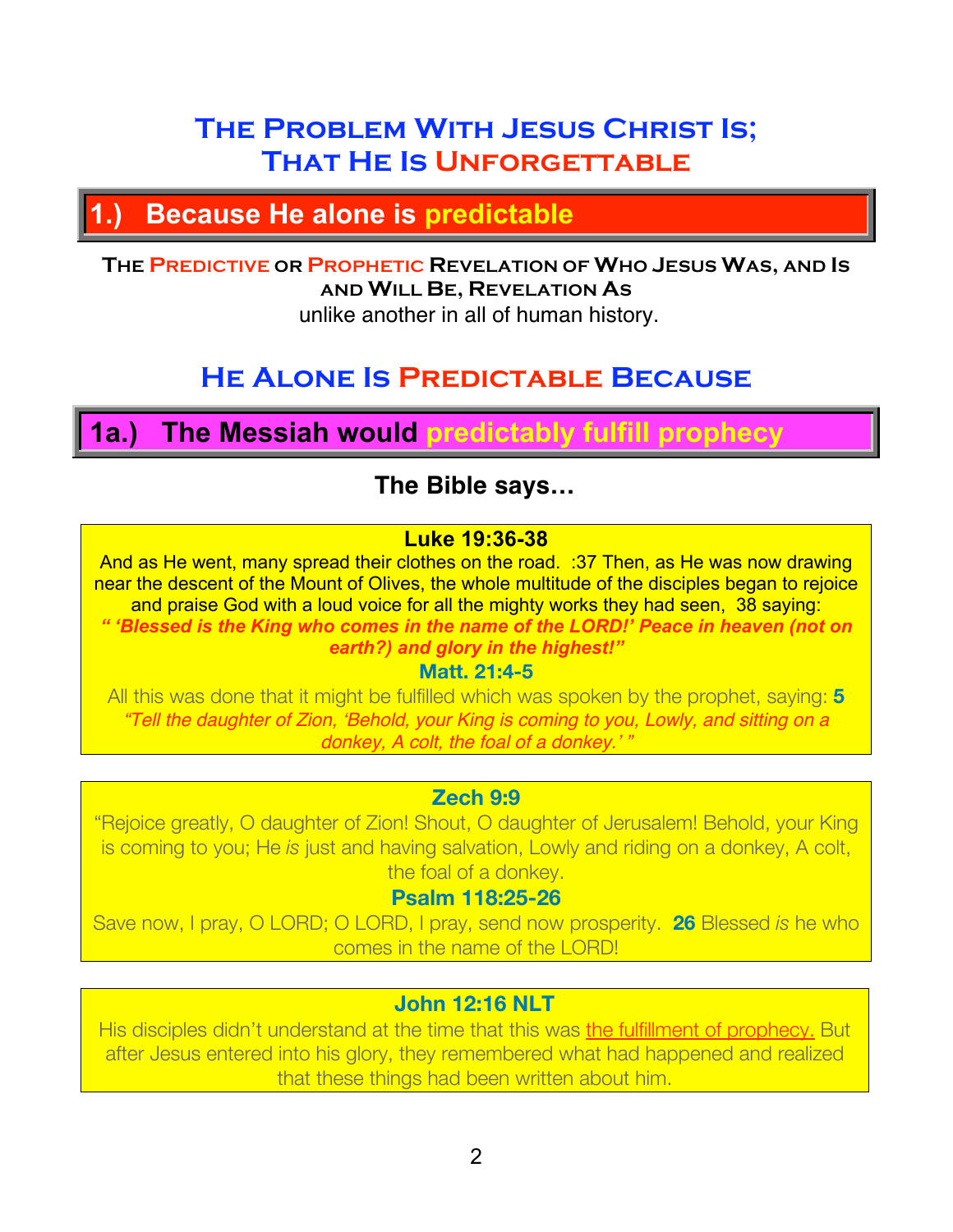# **He Alone Is Predictable Because**

# **1b.) The Messiah would predictably perform miracles**

## **The Bible says…**

#### **Luke 19:37**

Then, as He was now drawing near the descent of the Mount of Olives, the whole multitude of the disciples began to rejoice and praise God with a loud voice **for all the mighty works they had seen,**

## **Matt. 21:14-16**

Then the blind and the lame came to Him in the temple, and He healed them. **15** But when the chief priests and scribes saw the wonderful things that He did, and the children crying out in the temple and saying, "Hosanna to the Son of David!" they were indignant **16** and said to Him, "Do You hear what these are saying?"

## Then the **blind** and the **lame** came to Him in the temple, and He healed them

#### **Isaiah 35:5-6**

Then the eyes of the blind shall be opened, And the ears of the deaf shall be unstopped. **6** Then the lame shall leap like a deer, And the tongue of the dumb sing.

# **A Miracle That Almost Was…**

And some of the Pharisees called to Him from the crowd, "Teacher, rebuke Your disciples." **:40** But He answered and said to them, "I tell you that if these should keep silent, the stones would immediately cry out."

# **He Alone Is Predictable Because**

## **1c.) The Messiah would predictably be revealed**

## **The Bible says…**

#### **Luke 19:43-44**

For the days will come upon you when your enemies will build an embankment around you, surround you and close you in on every side, **44** and level you, and your children within you, to the ground; and they will not leave in you one stone upon another, because you did not know the time of your visitation."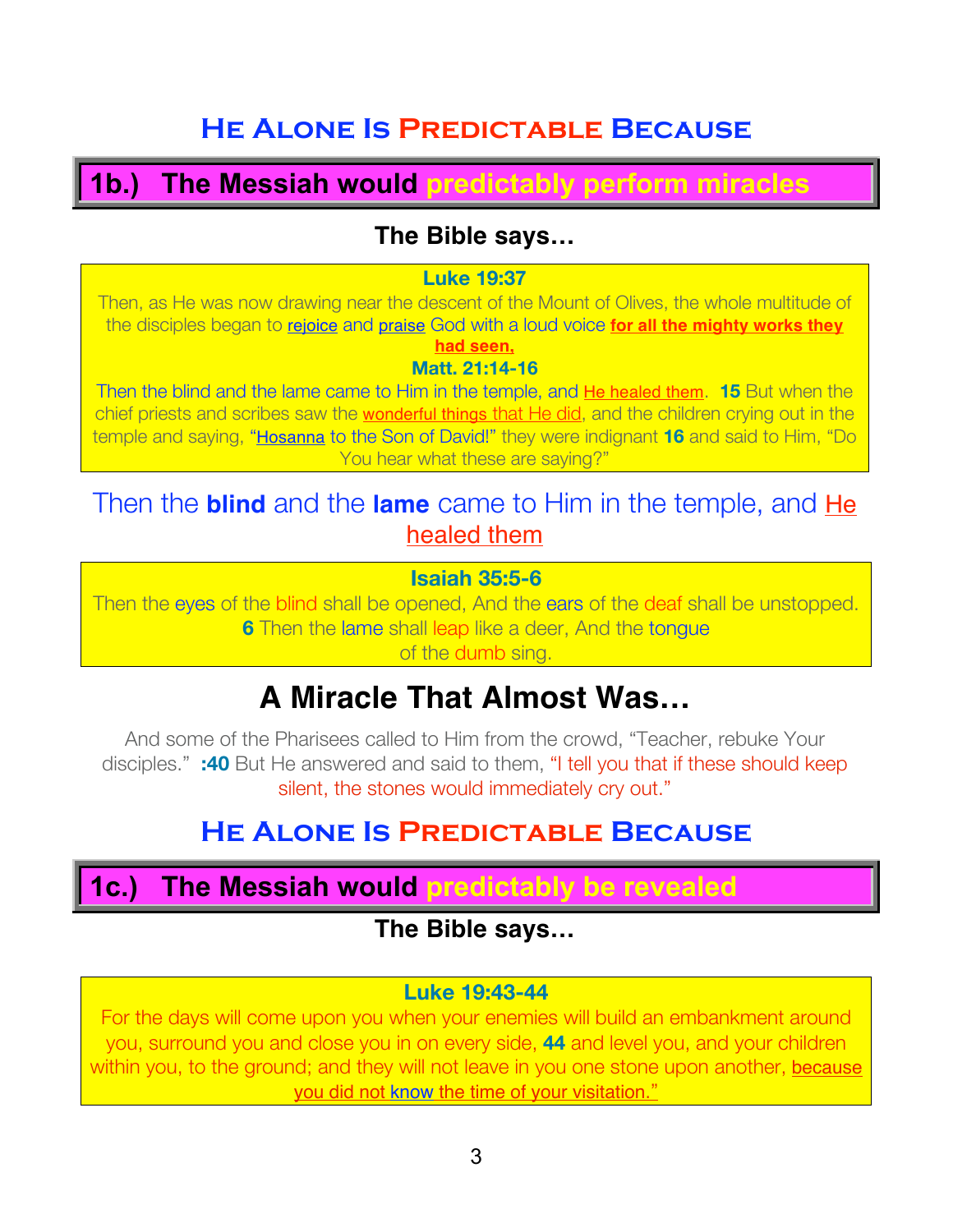# Turn to The Holy of Holies of Bible Prophecy

#### **Daniel 2:1-2a**

In the first year of Darius the son of Ahasuerus, of the lineage of the Medes, who was made king over the realm of the Chaldeans - **2** in the first year of his reign I, Daniel, understood by the books the number of the years **specified** by the word of the LORD through Jeremiah the prophet,.

#### **Daniel 9:22-27**

And he informed *me,* and talked with me, and said, "O Daniel, I have now come forth to give you skill to understand. **23** At the beginning of your supplications the command went out, and I have come to tell *you,* for you *are* greatly beloved; therefore consider the matter, and understand the vision: **24** "Seventy weeks **(490)** are determined For your people and for your holy city, To **(F1)** finish the transgression, To **(F2)** make an end of sins, To **(F3)** make reconciliation for iniquity, To **(S1)** bring in everlasting righteousness, To **(S2)** seal up vision and prophecy, And to **(S3)** anoint the Most Holy. **25** "Know therefore and understand, *That* from the going forth of the command To restore and build Jerusalem Until Messiah the Prince, *There shall be* seven weeks **(49)** and sixty-two weeks **(434 years) (49 years +434 years = 483 years)** The street shall be built again, and the wall, Even in troublesome times. **26** "And after the sixty-two weeks **(49 years + 434 years = 483 years)** Messiah shall be cut off, but not for Himself; And the people of the prince who is to come **(490 years – 483 years = the 7 years of tribulation)** Shall destroy the city and the sanctuary. The end of it *shall be* with a flood, And till the end of the war desolations are determined. **27** Then he shall confirm a covenant with many for one week **(7)**; But in the middle of the week **(31/2)** He shall bring an end to sacrifice and offering. And on the wing of abominations shall be one who makes desolate, Even until the consummation, which is determined, Is poured out on the desolate."

## **Luke 19:44c**

because you did not know the time of your visitation."

# **The Problem With Jesus Christ Is; That He Is Unforgettable**

**2.) Because He alone is undeniable**

## **He Alone Is Undeniable Because**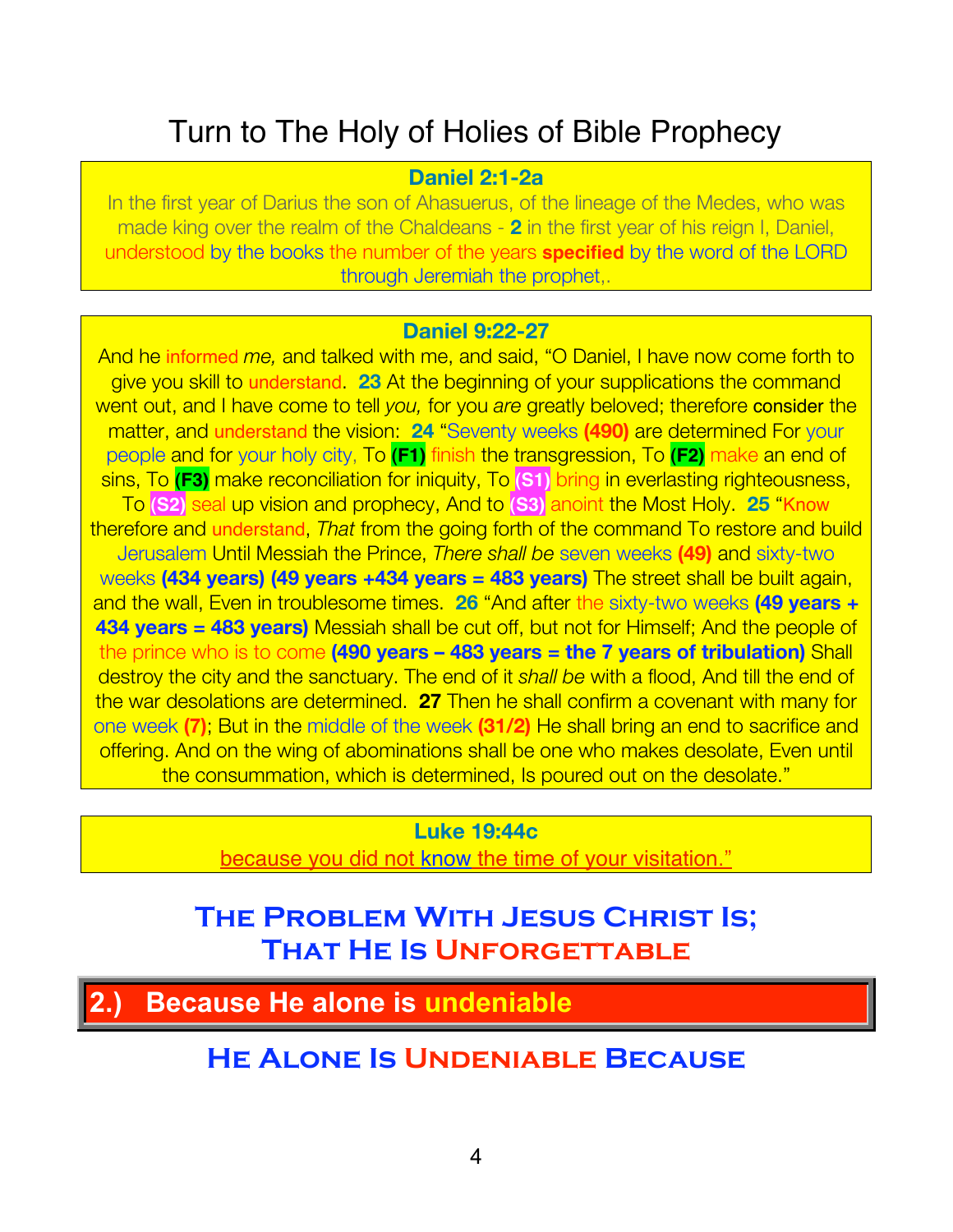## **2a.) The Messiah would undeniably suffer**

## **The Bible says…**

That Israel's Messiah must Suffer and Die. = Isaiah 53 / Ps.22

#### **Luke 19:41-42**

Now as He drew near, He saw the city and wept over it, **42** saying, "If you had known, even you, especially in this your day, the things that make for your peace!

#### **Daniel 9:26**

"And after the sixty-two weeks **(49 years + 434 years = 483 years)** Messiah shall be cut off, but not for Himself;

**Cut Off** karath, kaw-rath´; To cut between the pieces. to be made to perish. To be destroyed. To kill. To covenant

but not for Himself; - but for you !!!

**Isaiah 50:6**

I gave My back to those who struck *Me,* And My cheeks to those who plucked out the beard; I did not hide My face from shame and spitting.

# **He Alone Is Undeniable Because**

# **2b.) The Messiah would undeniably redeem**

The Bible says that God is the **Redeemer** of Israel & the World. But have you ever stopped to think just how God plans or planned to do that?

## **The Bible says…**

#### **Isaiah 53:11**

He (God the Father) shall see the labor of His soul (God the Son), *and* be satisfied. By His knowledge - My righteous Servant shall justify many, For He shall bear their iniquities.

#### **Psalm 118:25**

Save now, I pray, O LORD; O LORD, I pray, send now prosperity. **26** Blessed *is* he who comes in the name of the LORD!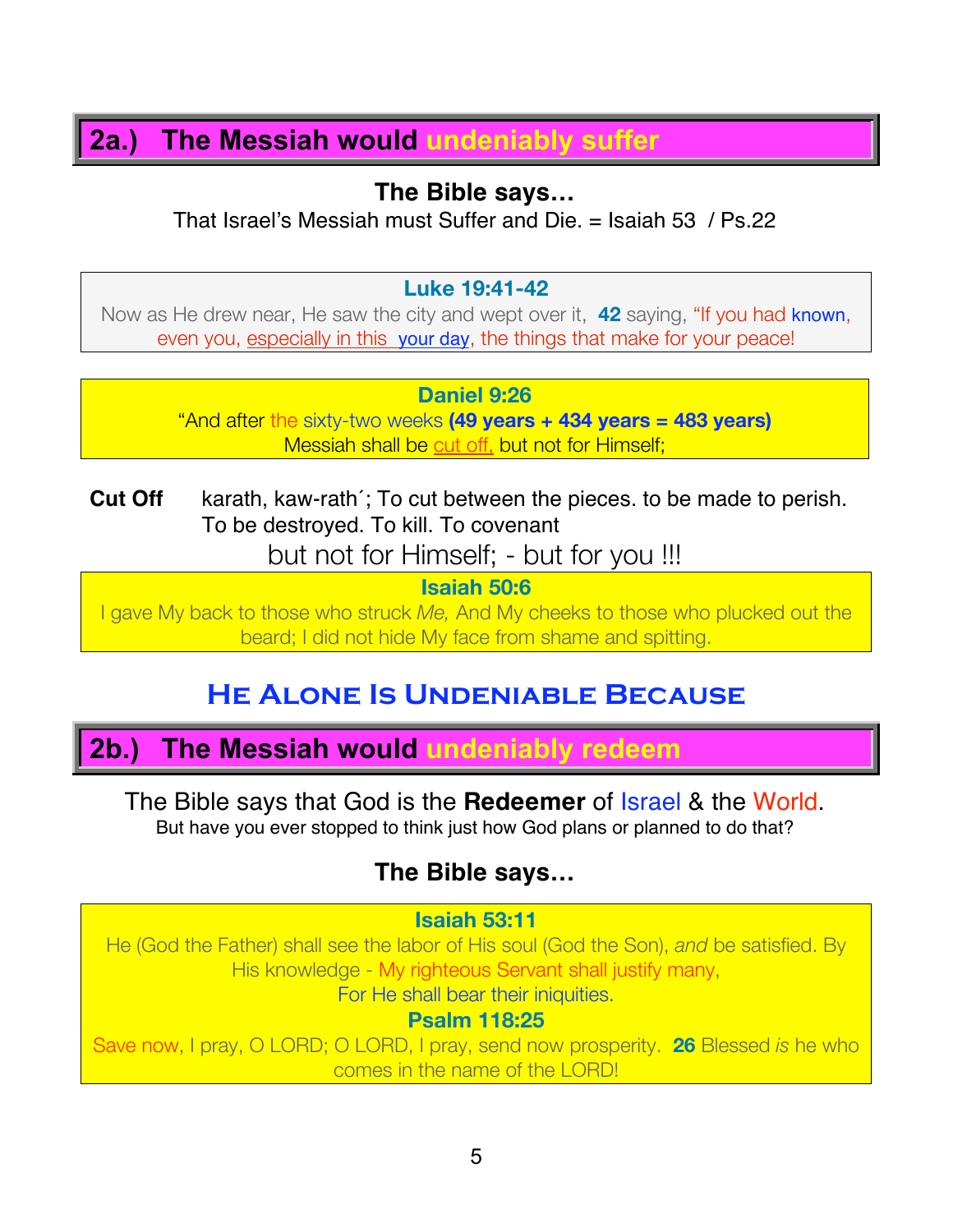#### **Luke 19:38**

saying: *" 'Blessed is the King who comes in the name of the LORD!' Peace in heaven (not on earth?) and glory in the highest!"*

#### **Matt. 21:8-9**

And a very great multitude spread their clothes on the road; others cut down branches from the trees and spread *them* on the road. **9** Then the multitudes who went before and those who followed cried out, saying: "Hosanna to the Son of David! *'Blessed is He who comes in the name of the LORD*!'

Hosanna in the highest!"

# a very great multitude.

What a sweet encouragement this must have been to Jesus **He Alone Is Undeniable Because**

# **2c.) The Messiah would undeniably judge**

## **The Bible says…**

**43** For days will come upon you when your enemies will build an embankment around you, surround you and close you in on every side, **44** and level you, and your children within you, to the ground; and they will not leave in you one stone upon another, **because you did not know** 

the time of your visitation."

# God Is Judge

#### **John 5:27**

and has given Him authority to execute judgment also, because He is the Son of Man.

#### **Acts 10:42-43**

And He commanded us to preach to the people, and to testify that it is He who was ordained by God *to be* Judge of the living and the dead. **43** To Him all the prophets witness that, through His name, whoever believes in Him will receive remission of sins."

# **The Problem With Jesus Christ Is; That He Is Unforgettable**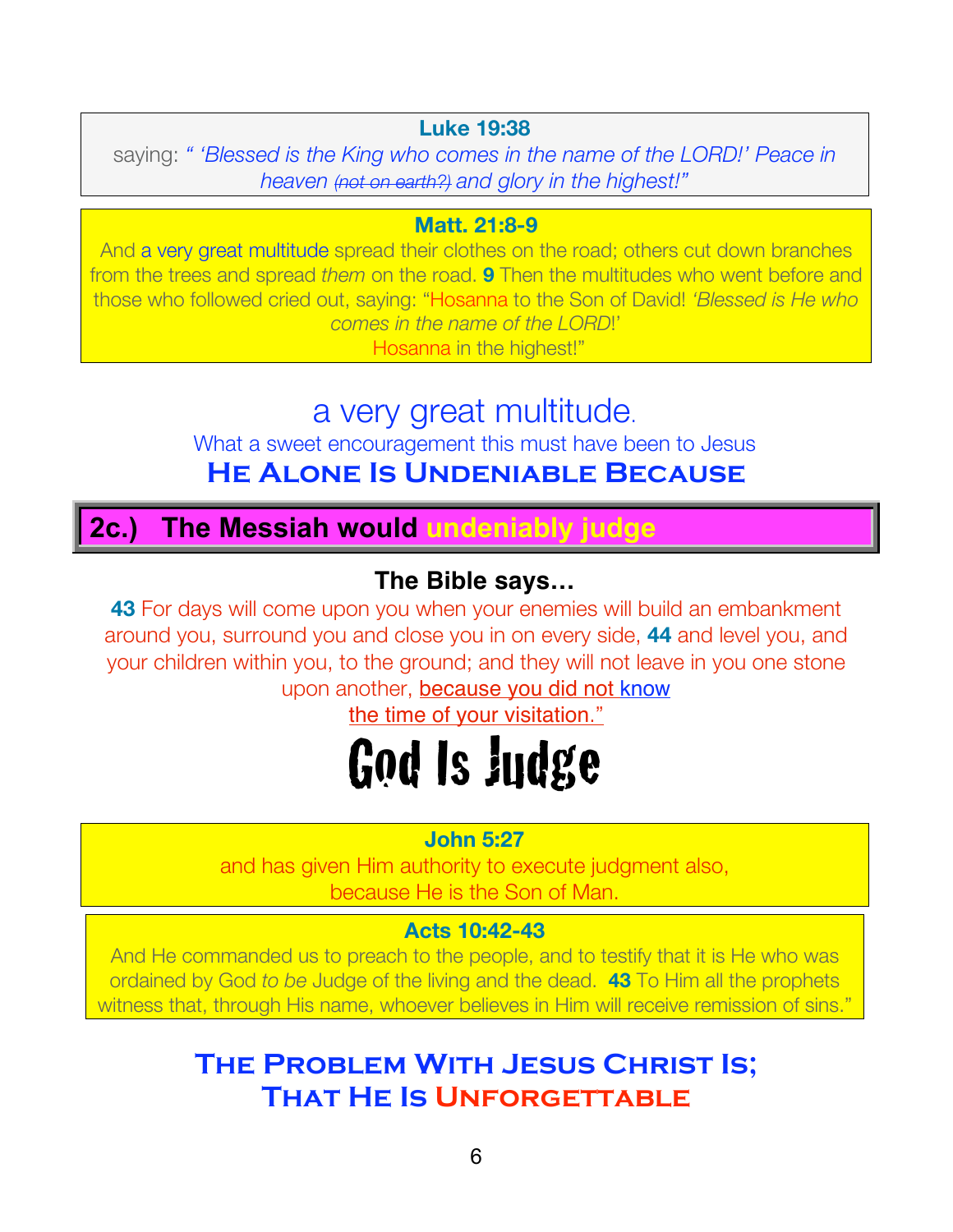# **3.) Because He alone is able**

# **He Alone Is Able Because**

# **3a.) The Messiah would be able to be known**

## **The Bible says…**

#### **John 17:3**

And this is eternal life, that they may know You, the only true God, and Jesus Christ whom You have sent.

#### **1 John 5:13**

These things I have written to you who believe in the name of the Son of God, that you may know that you have eternal life, and that you may continue to believe in the name of the Son of God.

# **He Alone Is Able Because**

## **3b.) The Messiah would be able to comfort**

**:41** Now as He drew near, He saw the city and wept over it, **42** saying, "If you had known, even you, especially in this your day, the things that make for your peace!

#### Listen to The Heart of Your God

**Matt. 23:37**

"O Jerusalem, Jerusalem, the one who kills the prophets and stones those who are sent to her! How often I wanted to gather your children together, as a hen gathers her chicks under her wings, but you were not willing! **38** See! Your house is left to you desolate; **39** for I say to you, you shall see Me no more till you say, *"Blessed is He who comes in the name of the LORD!' "*

# **He Alone Is Able Because**

**3c.) The Messiah would be able to come to you**

## **The Bible says…**